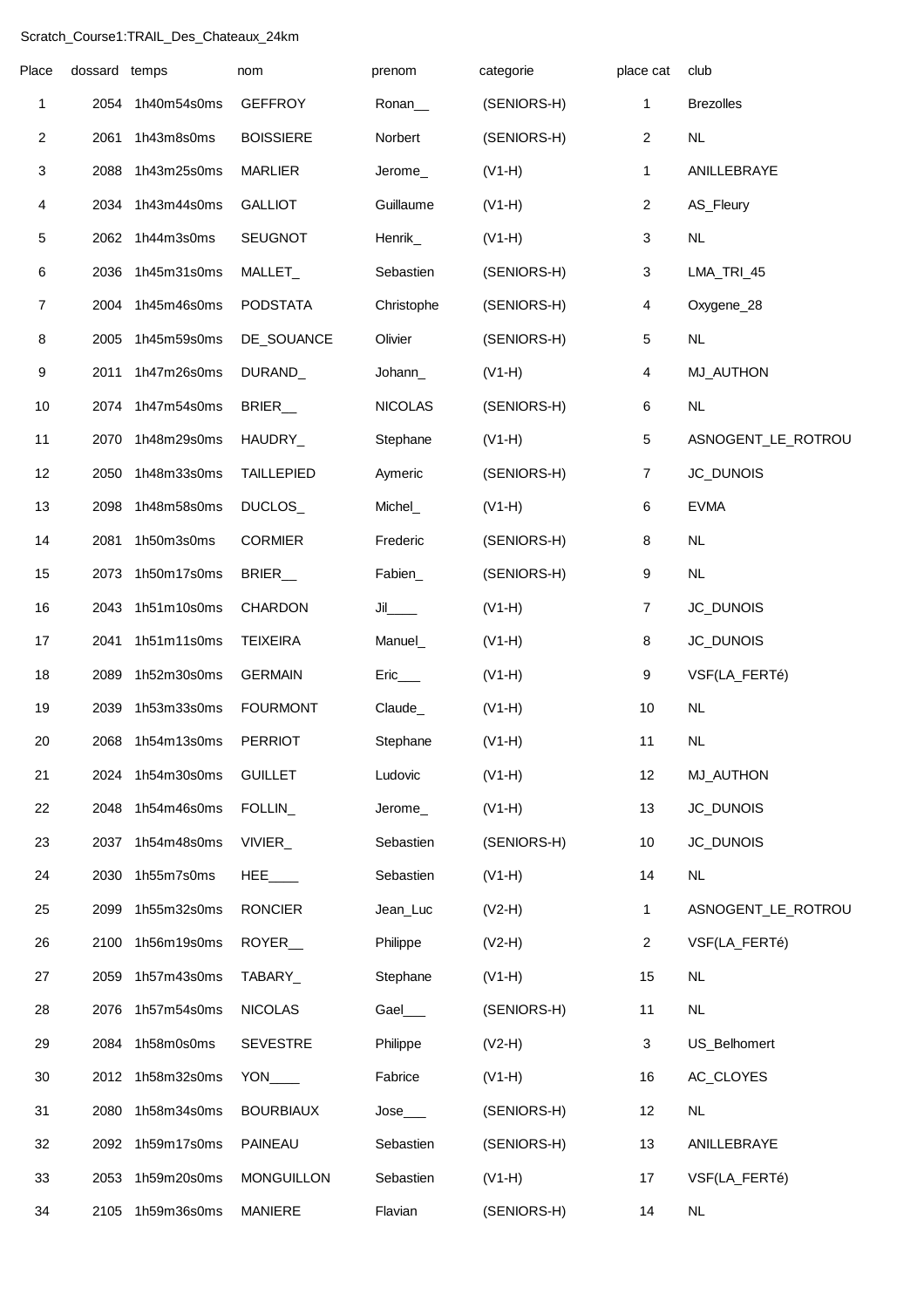| 35 | 2056 | 1h59m38s0ms      | ARSICAULT           | Antony_                | (SENIORS-H) | 15                      | MMA_SPORT           |
|----|------|------------------|---------------------|------------------------|-------------|-------------------------|---------------------|
| 36 | 2045 | 1h59m53s0ms      | AMAR <sub>___</sub> | Alain_                 | $(V2-H)$    | $\overline{\mathbf{4}}$ | JC_DUNOIS           |
| 37 | 2027 | 1h59m55s0ms      | <b>LEJEUNE</b>      | Davy <sub>____</sub>   | (SENIORS-H) | 16                      | <b>NL</b>           |
| 38 |      | 2046 2h0m0s0ms   | MENARD_             | Merry_                 | $(V1-F)$    | 1                       | JC_DUNOIS           |
| 39 | 2029 | 2h0m48s0ms       | LHOMME_             | Yannick                | $(V3-H)$    | 1                       | AS_DROUE_DROUETTE   |
| 40 | 2031 | 2h1m26s0ms       | <b>ANDRIEUX</b>     | Wilfried               | $(V1-H)$    | 18                      | VSF(LA_FERTé)       |
| 41 |      | 2077 2h1m33s0ms  | DREAN_              | Pascal_                | $(V1-H)$    | 19                      | <b>NL</b>           |
| 42 |      | 2051 2h1m44s0ms  | BINET_              | Manuel_                | $(V1-H)$    | 20                      | VSF(LA_FERTé)       |
| 43 |      | 2108 2h2m12s0ms  | BOULAY_             | Pascal_                | $(V1-H)$    | 21                      | NL                  |
| 44 |      | 2114 2h2m14s0ms  | <b>BOUILLY</b>      | Jeremy                 | (SENIORS-H) | 17                      | <b>NL</b>           |
| 45 | 2110 | 2h3m36s0ms       | BEAUR_              | Yoan                   | (SENIORS-H) | 18                      | NL                  |
| 46 |      | 2113 2h6m12s0ms  | <b>DESHAYES</b>     | Antoine                | (SENIORS-H) | 19                      | NL                  |
| 47 | 2083 | 2h6m41s0ms       | <b>TRICHET</b>      | Celine_                | $(V1-F)$    | $\sqrt{2}$              | NEVERS_TRI          |
| 48 |      | 2020 2h6m42s0ms  | RIGUET_             | <b>Thierry</b>         | $(V2-H)$    | 5                       | TEAM_TRAIL_EXPLORER |
| 49 |      | 2022 2h6m59s0ms  | VIGNAT_             | $Remy$ <sub>____</sub> | (SENIORS-H) | 20                      | NL                  |
| 50 |      | 2019 2h7m30s0ms  | GOARIN_             | Jean_Marie             | $(V1-H)$    | 22                      | VSF(LA_FERTé)       |
| 51 | 2109 | 2h7m35s0ms       | CIRET               | Ludovic                | $(V1-H)$    | 23                      | ASD_VIBRAYE         |
| 52 | 2007 | 2h7m37s0ms       | <b>MARCILLE</b>     | Stanislas              | $(V2-H)$    | $\,6$                   | $\sf NL$            |
| 53 |      | 2106 2h8m50s0ms  | ZIAR <sub>N</sub>   | Maryline               | $(V1-F)$    | 3                       | <b>EVMA</b>         |
| 54 |      | 2010 2h9m11s0ms  | VIEUX_              | Olivier                | (SENIORS-H) | 21                      | NL                  |
| 55 |      | 2040 2h9m13s0ms  | <b>EPIPHANA</b>     | Nicolas                | (SENIORS-H) | 22                      | JC_DUNOIS           |
| 56 | 2021 | 2h9m21s0ms       | SIMON_              | Stephane               | $(V1-H)$    | 24                      | NL                  |
| 57 | 2047 | 2h10m36s0ms      | EMERY_              | Frederic               | (SENIORS-H) | 23                      | AC_CLOYES           |
| 58 |      | 2057 2h11m40s0ms | <b>GRILLON</b>      | Julien_                | (SENIORS-H) | 24                      | <b>NL</b>           |
| 59 | 2069 | 2h11m43s0ms      | HUCHON_             | Christophe             | $(V1-H)$    | 25                      | <b>NL</b>           |
| 60 |      | 2096 2h11m52s0ms | <b>COCHELIN</b>     | Christian              | $(V2-H)$    | $\overline{7}$          | <b>OCCBA</b>        |
| 61 | 2017 | 2h12m5s0ms       | VABOIS_             | <b>Thierry</b>         | $(V2-H)$    | 8                       | AS_Droue_Drouette   |
| 62 | 2035 | 2h12m8s0ms       | <b>BRILLANT</b>     | <b>Nicolas</b>         | (SENIORS-H) | 25                      | NL                  |
| 63 | 2025 | 2h12m36s0ms      | CROCHET             | $Willy$ <sub>__</sub>  | $(V1-H)$    | 26                      | NL                  |
| 64 |      | 2103 2h12m54s0ms | <b>DESLANDES</b>    | Thierry                | $(V2-H)$    | 9                       | <b>USMD</b>         |
| 65 | 2023 | 2h13m51s0ms      | BALL___             | Pierre_                | $(V2-H)$    | 10                      | <b>MAT_72</b>       |
| 66 | 2091 | 2h14m6s0ms       | GUINAN_             | David_                 | (SENIORS-H) | 26                      | AST_CAP             |
| 67 |      | 2072 2h14m12s0ms | CHALLIER            | Stephane               | $(V1-H)$    | 27                      | NL                  |
| 68 |      | 2063 2h14m19s0ms | <b>BEAUFAYS</b>     | Alexandre              | (SENIORS-H) | 27                      | <b>NL</b>           |
| 69 |      | 2064 2h14m22s0ms | LIARD_              | Antoine                | (SENIORS-H) | 28                      | <b>NL</b>           |
| 70 | 2033 | 2h14m25s0ms      | <b>VIRLOUVET</b>    | Thomas_                | (SENIORS-H) | 29                      | <b>NL</b>           |